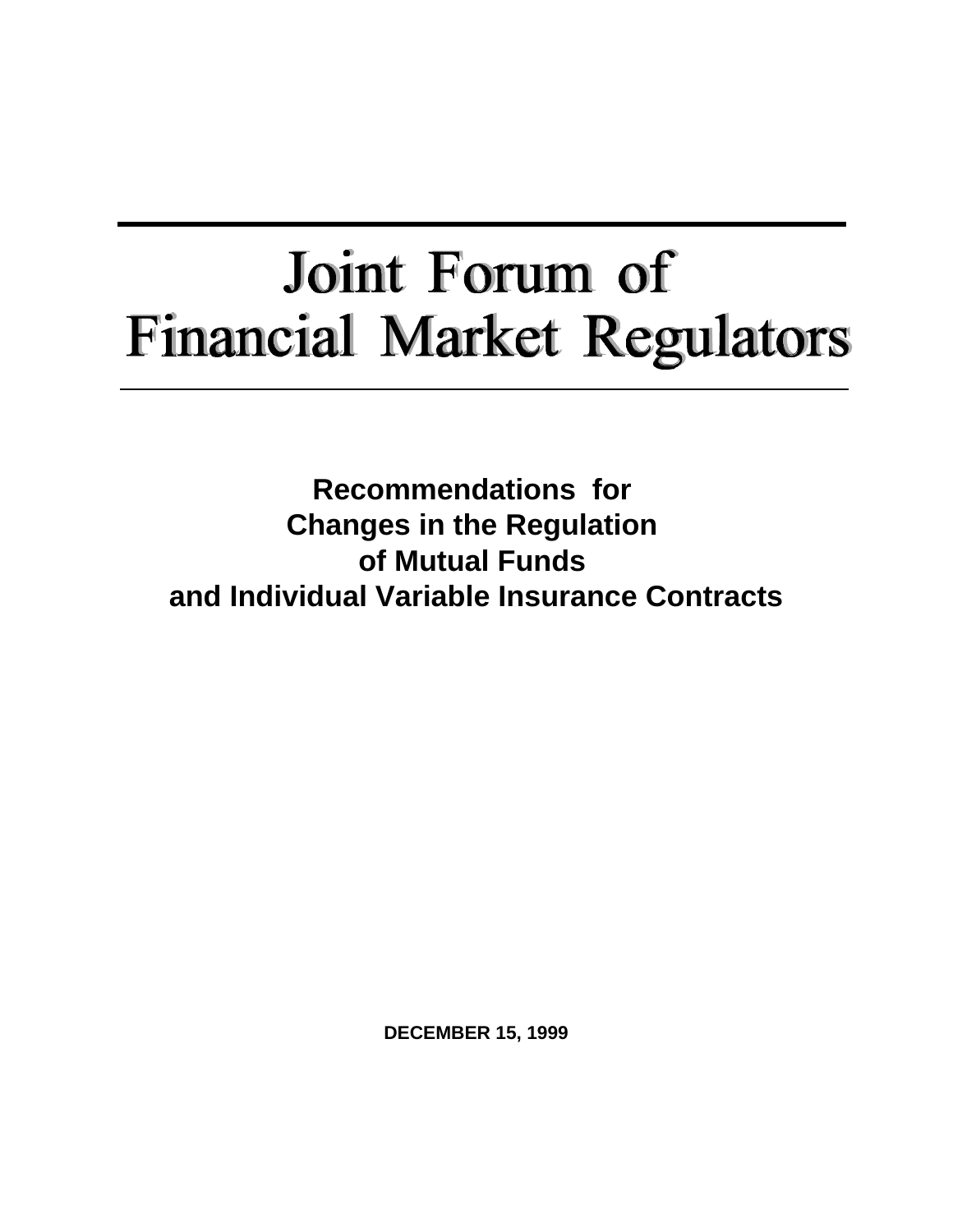## **BACKGROUND**

In May 1999, the Joint Forum of Financial Market Regulators released a *Comparative Study of Individual Variable Insurance Contracts (Segregated Funds) and Mutual Funds*. This study examined 100 features of these two products and their regulation, including the entities that offer and manage the products, the product structure and their system of distribution and disclosure to consumers. The purpose of the *Comparative Study* was to inform and accordingly, did not make any recommendations.

Following completion of the *Comparative Study*, the Joint Forum directed that a working group of regulators be established to look at the existing regulation as documented in the *Comparative Study* to identify good practices which have not currently been adopted by both regulatory regimes. In short, what can each regulatory regime learn from the other.

The working group of regulators recommended fifteen areas where harmonization between the regulation could be undertaken. These recommendations have been adopted by the Joint Forum and are set out in this report.

In this rapidly evolving business, there are continually new issues that require regulatory assessment. The recommendations outlined in this report do not make recommendations in such areas. The members of the Joint Forum intend to work together to deal with these issues as they arise. In particular, some work is underway on fund-on-fund arrangements, including those segregated funds that invest in mutual funds (so-called wrap products).

Decisions whether to adopt the recommendations of the Joint Forum are, of course, subject to the process used by each regulatory regime in implementing changes. The Joint Forum is a means of exchanging ideas and developing consensus, but each jurisdiction has autonomy over any changes to be made.

# **THE RECOMMENDATIONS**

It is clear from the *Comparative Study* that the regulatory objectives for IVICs and mutual funds are similar, but because the products are based on fundamentally different legal principles, are satisfied in different ways. IVICs are based on contracts and mutual funds are based on beneficial ownership interests in a pool of securities.

The Joint Forum has concluded that, apart from the areas highlighted in the recommendations that follow, the regulation of IVICs and mutual funds is essentially the same. As was stated in the *Comparative Study*, the goals of both regulation are the same -- the protection of consumers. Because of the differences in the legal nature of the products, regulators have, however, traditionally placed differing emphasis on the regulation of the areas noted in the recommendations; it is these areas where harmonization is warranted*.*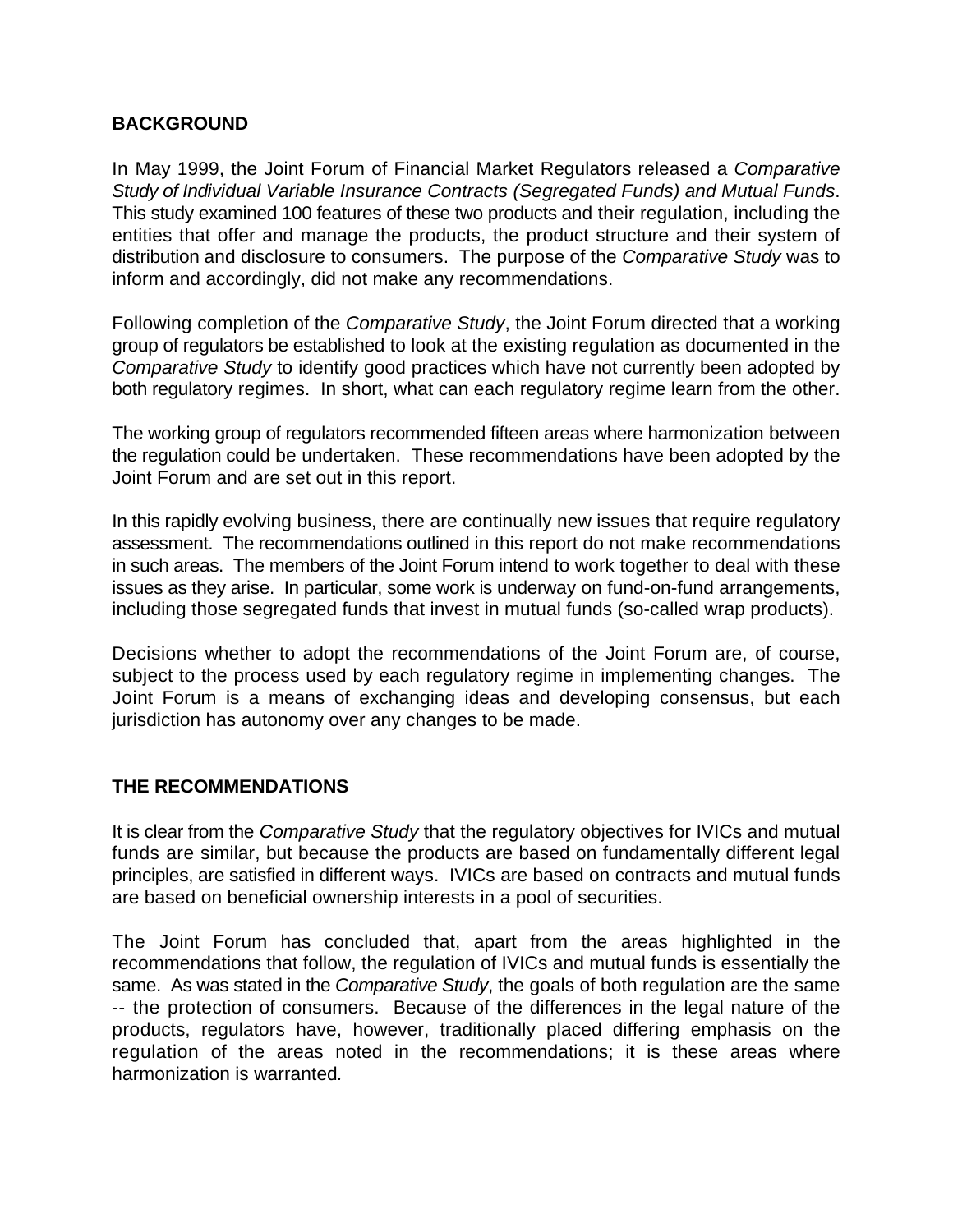There is no intention in these recommendations to make one product into the other. This is not desirable, nor could it be done.

As a result of the *Comparative Study*, regulators and industry have gained a better understanding of these competing products and can look to see what they might learn from the practices in each regulatory regime. Since there are fundamental differences between the products, harmonization of *result*, rather than harmonization of *rules* should be the goal. However, where there are choices to be made, regulators are encouraged to look first to the requirements established by their colleagues.

To stimulate thinking, this report has avoided the use of industry specific terminology. The terms used are defined below:

"Manufacturer" - is used to describe the operator of the fund structure, whether it is the insurance company or the mutual fund manager.

"Product" - is used to describe the benefits that the consumer is purchasing.

"Distribution firm"- is used to describe an intermediate body in the distribution chain between the sales person and the manufacturer. This will include the dealer in the mutual fund context and corporate insurance agencies, if used, in the insurance context.

"Sales representative" - is used to describe the person interacting with the consumer to effect the sale.

"Consumer"- is used to describe the purchaser of the product. In the insurance context, these consumers are called policyholders and in the securities context, these people are called investors.

With these definitions in mind, it is instructive to look at the distribution chain between product manufacturer and consumer to understand the recommendations in this report. In the case of IVICs, the relationship with the consumer is contractual between the consumer and the manufacturer (the insurance company), the manufacturer is accountable for the sales process, and the holding out to the public is at the manufacturer level. There may or may not be a distribution firm involved. In the case of mutual funds, the consumer holds a beneficial ownership interest with a specific fund, the distribution firm (dealer) is accountable for the sales process, and the holding out to the public occurs at the manufacturer level (the mutual fund manager). These relationships are depicted in the chart attached to this report.

**RECOMMENDATIONS**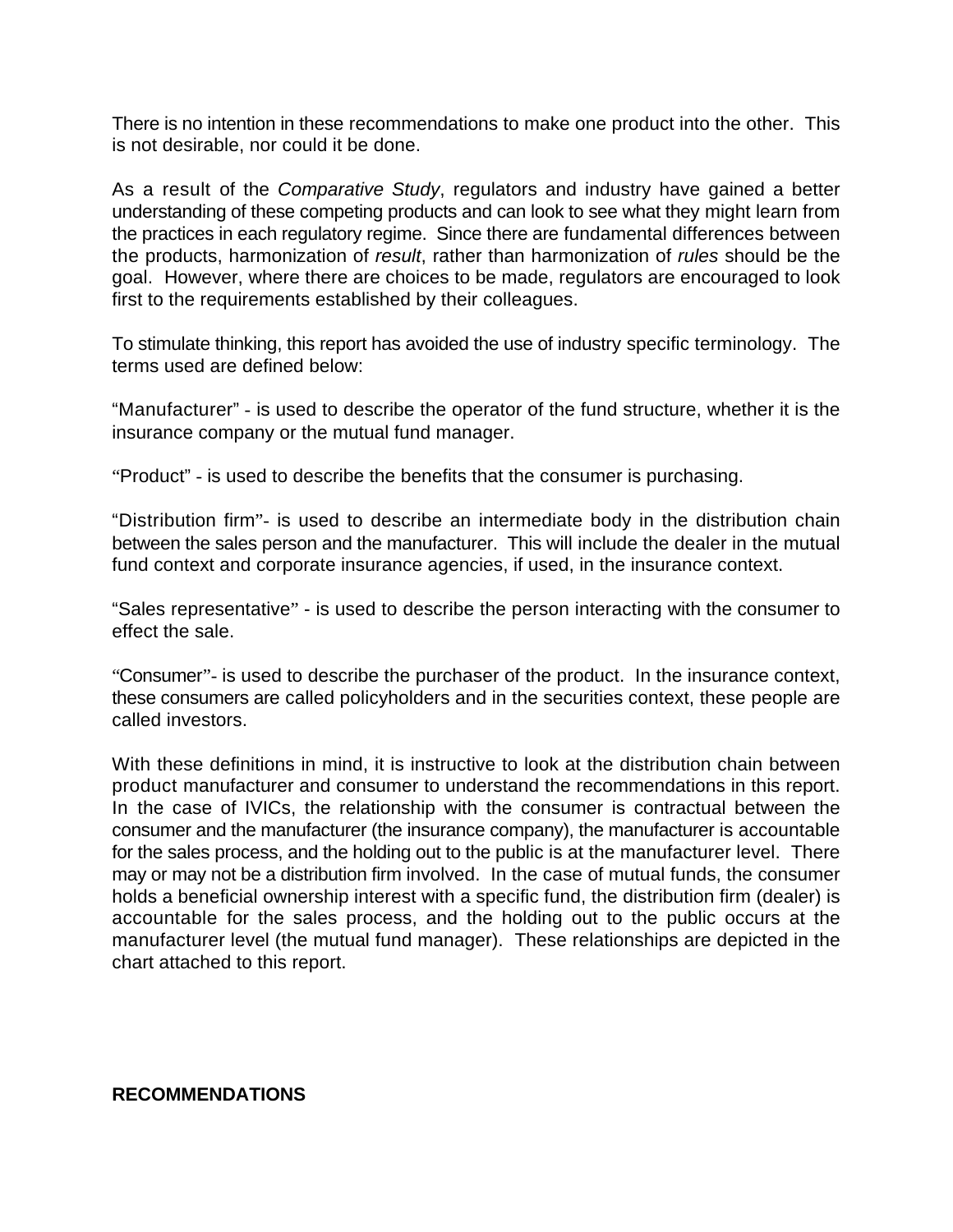The recommendations are grouped into four categories:

- Product regulation
- Disclosure regulation
- Manufacturer regulation
- Distribution regulation

The table that follows outlines the fifteen areas where the Joint Forum is of the view that harmonization is warranted.

# **NEXT STEPS:**

The Joint Forum has formed a regulatory sub-committee of the Joint Forum with a mandate to:

- Develop detailed summaries of the regulations that need to be amended to give effect to the recommendations;
- Identify the priorities to be given to the projects represented by the recommendations;
- Identify what regulatory work has been done or is underway related to the recommendations;
- Determine how to integrate any existing regulatory work into the directions set out in this report;
- Identify what level of industry involvement or consultation is required, at what stage and how this consultation could be carried out; and
- Identify broad project work plans for each recommendation.

The Joint Forum has asked the regulatory sub-committee to complete this third phase of its mandate by the Spring 2000 meeting of the Joint Forum.

It is contemplated that the recommendations contained in this Report would be implemented in phases over the next two years.

Questions on the recommendations and the next steps of the Joint Forum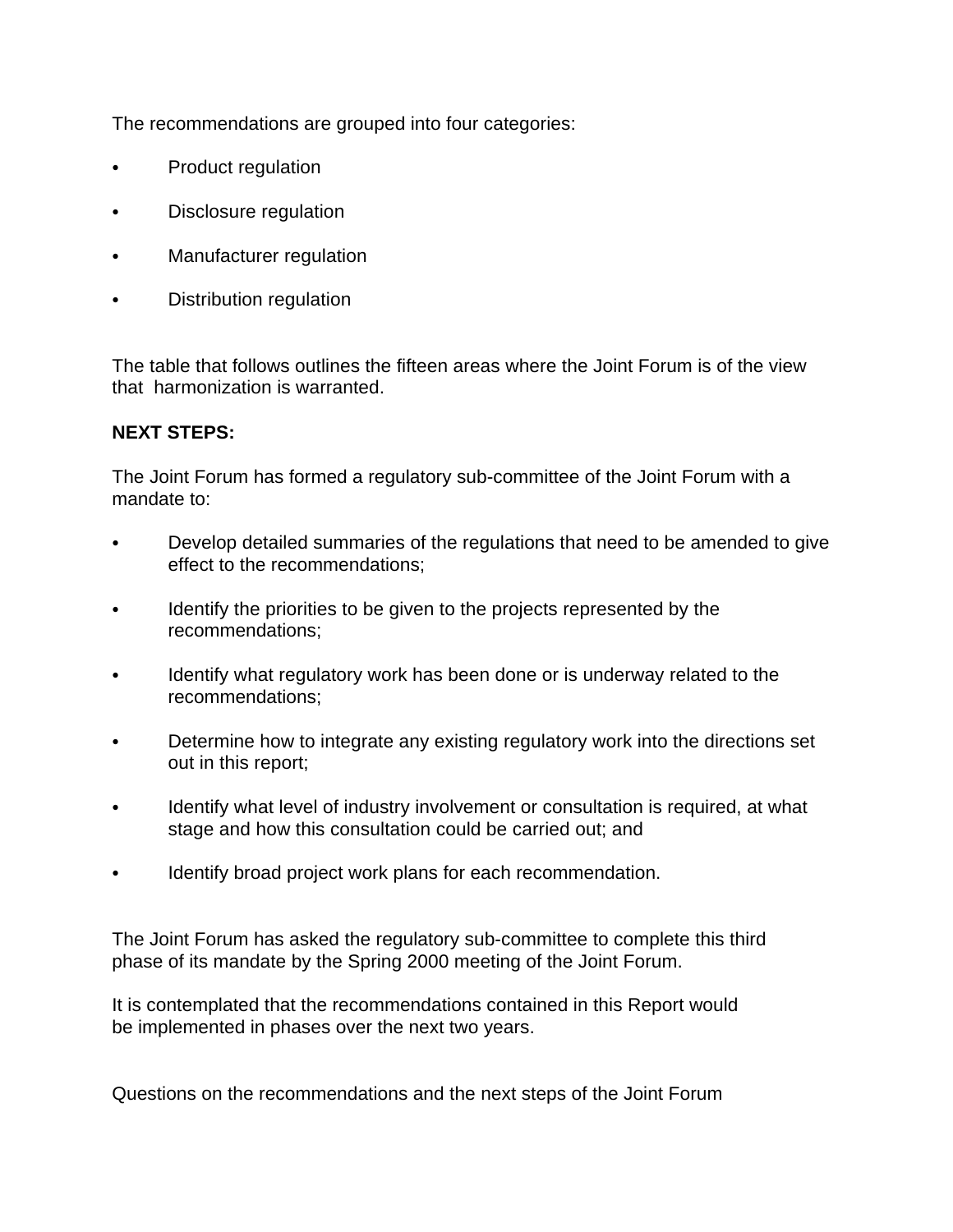regulatory sub-committee can be directed to:

### **Grant Swanson**

Director, Licensing and Enforcement Division Financial Services Commission of Ontario (416) 590-7120 Email: gswanson@fsco.gov.on.ca

### **Rebecca Cowdery**

Manager, Investment Funds Capital Markets Ontario Securities Commission (416) 593-8129 Email: rcowdery@osc.gov.on.ca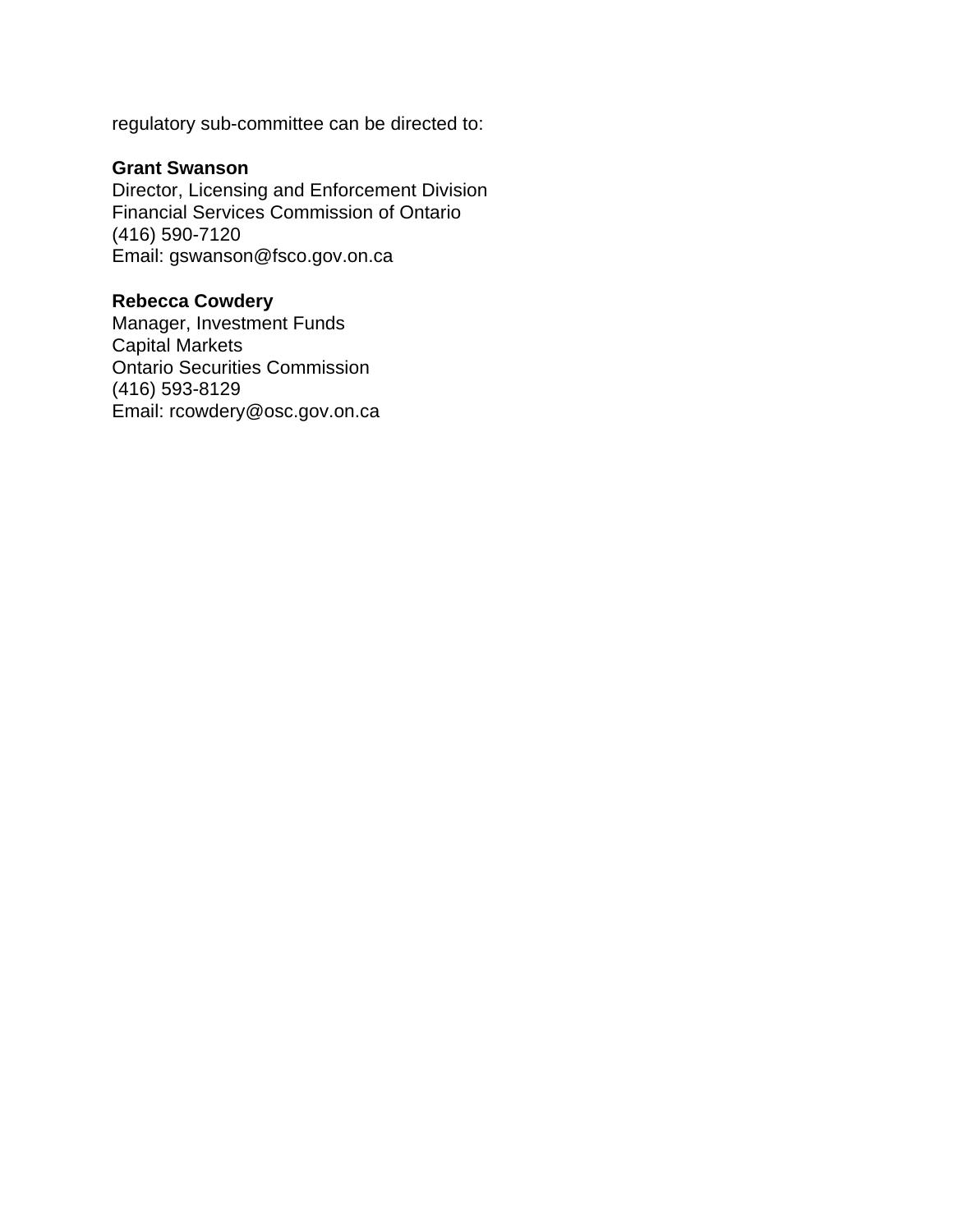| <b>Recommendation</b>     |                                                                                                                                                                                                           | <b>Commentary</b> |                                                                                                                                                                                                                                                                                        |
|---------------------------|-----------------------------------------------------------------------------------------------------------------------------------------------------------------------------------------------------------|-------------------|----------------------------------------------------------------------------------------------------------------------------------------------------------------------------------------------------------------------------------------------------------------------------------------|
| <b>Product Regulation</b> |                                                                                                                                                                                                           |                   |                                                                                                                                                                                                                                                                                        |
| 1.                        | Consumers should have<br>defined rights where<br>fundamental changes occur.                                                                                                                               |                   | Need to define "defined rights" and<br>articulate what changes are<br>"fundamental changes."                                                                                                                                                                                           |
|                           |                                                                                                                                                                                                           |                   | Fundamental changes could include:<br>increases in maximum fees, changes<br>in investment objectives, changes in<br>operator of product, decrease in<br>timing of calculating value of units of<br>product, product mergers, changes in<br>investment manager, product<br>termination. |
|                           |                                                                                                                                                                                                           |                   | Defined rights could include:<br>consumer rights to pre-approve<br>proposed change (whether by<br>meeting or otherwise) and/or rights to<br>receive advance notice of proposed<br>change coupled with rights to cash in<br>the value of the product at no exit<br>cost.                |
|                           |                                                                                                                                                                                                           |                   | Minority rights must be considered.                                                                                                                                                                                                                                                    |
|                           |                                                                                                                                                                                                           |                   | Disclosure of proposed fundamental<br>changes to prospective consumers is<br>important.                                                                                                                                                                                                |
| 2.                        | Investment rules for derivatives<br>usage and investment practices<br>such as short selling, securities<br>lending and the investment in<br>physical commodities and real<br>estate should be harmonized. |                   | Rules permitting derivatives usage,<br>the use of short selling, securities<br>lending and physical commodities<br>are different between the two<br>regimes.                                                                                                                           |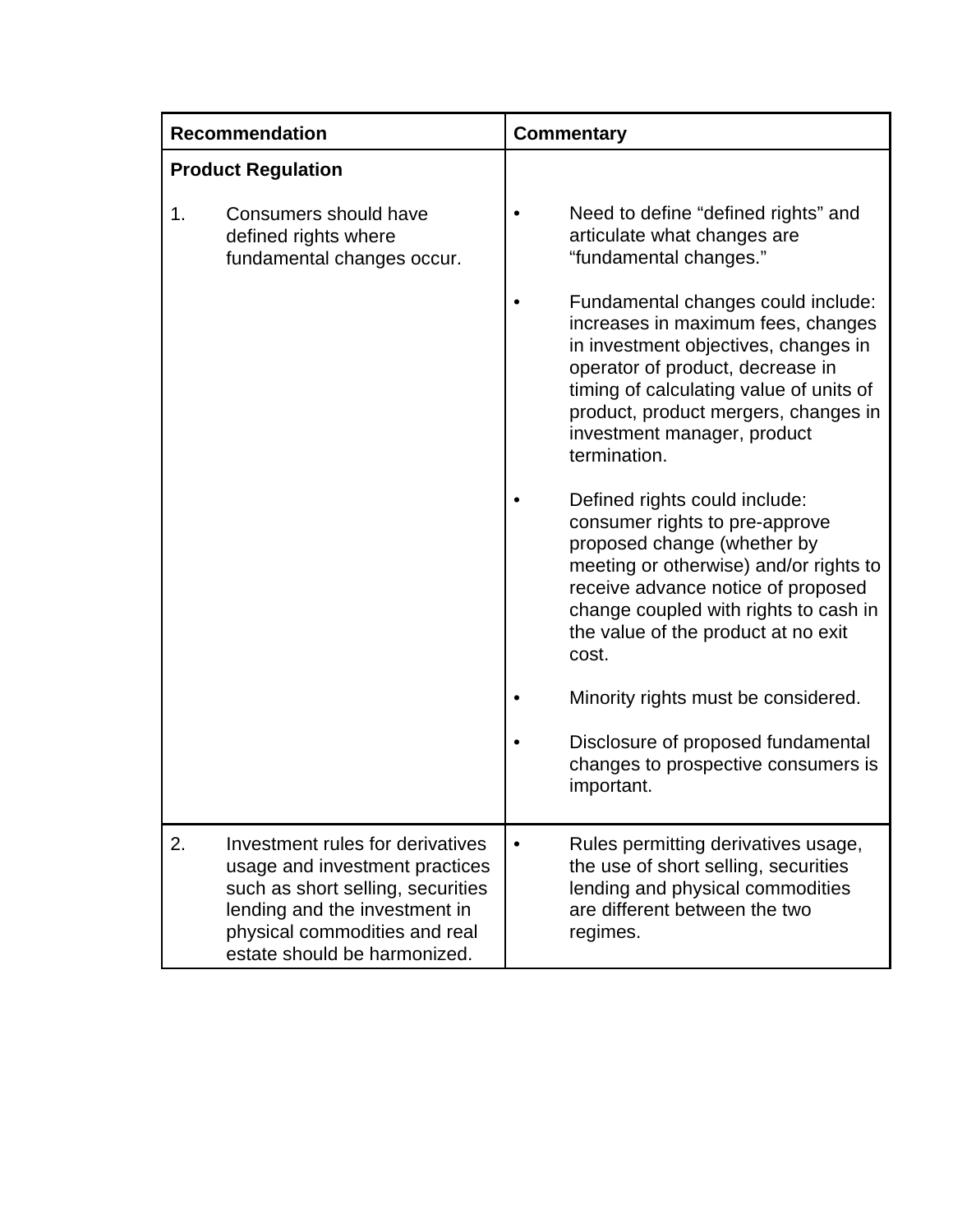| <b>Disclosure Regulation</b> |                                                                                                                                                                                                    |                                                                                                                                                                                                           |           |                                                                                                                                                                                                                                                         |
|------------------------------|----------------------------------------------------------------------------------------------------------------------------------------------------------------------------------------------------|-----------------------------------------------------------------------------------------------------------------------------------------------------------------------------------------------------------|-----------|---------------------------------------------------------------------------------------------------------------------------------------------------------------------------------------------------------------------------------------------------------|
| 3.                           | (A)                                                                                                                                                                                                | It should be clear who is<br>responsible for delivering<br>the disclosure documents<br>to the consumer.                                                                                                   | $\bullet$ | Accountabilities for delivery and<br>evidence of delivery of the<br>disclosure documents should be<br>clear.                                                                                                                                            |
|                              | (B)                                                                                                                                                                                                | Consumers should be<br>empowered to make<br>informed purchasing<br>decisions by having a<br>reasonable opportunity to<br>review the disclosure<br>documents before making a<br>binding purchase decision. |           | Key to informed decision making<br>is getting the disclosure<br>documents in time to review the<br>information (and ask any relevant<br>questions of the sales<br>representative) before the<br>investment decision is final.                           |
| 4.                           | Consumer education would be<br>enhanced and product disclosure<br>simplified by delivering to the<br>consumer a standardized<br>consumers' guide upon opening<br>an account to purchase a product. |                                                                                                                                                                                                           | $\bullet$ | If standardized consumers' guide<br>is required, the product specific<br>disclosure documents could be<br>streamlined.<br>Consumers' guide should enhance<br>the ability of consumers to make<br>informed decisions and must<br>contain objective, non- |
|                              |                                                                                                                                                                                                    |                                                                                                                                                                                                           |           | promotional, reliable information<br>about the product.                                                                                                                                                                                                 |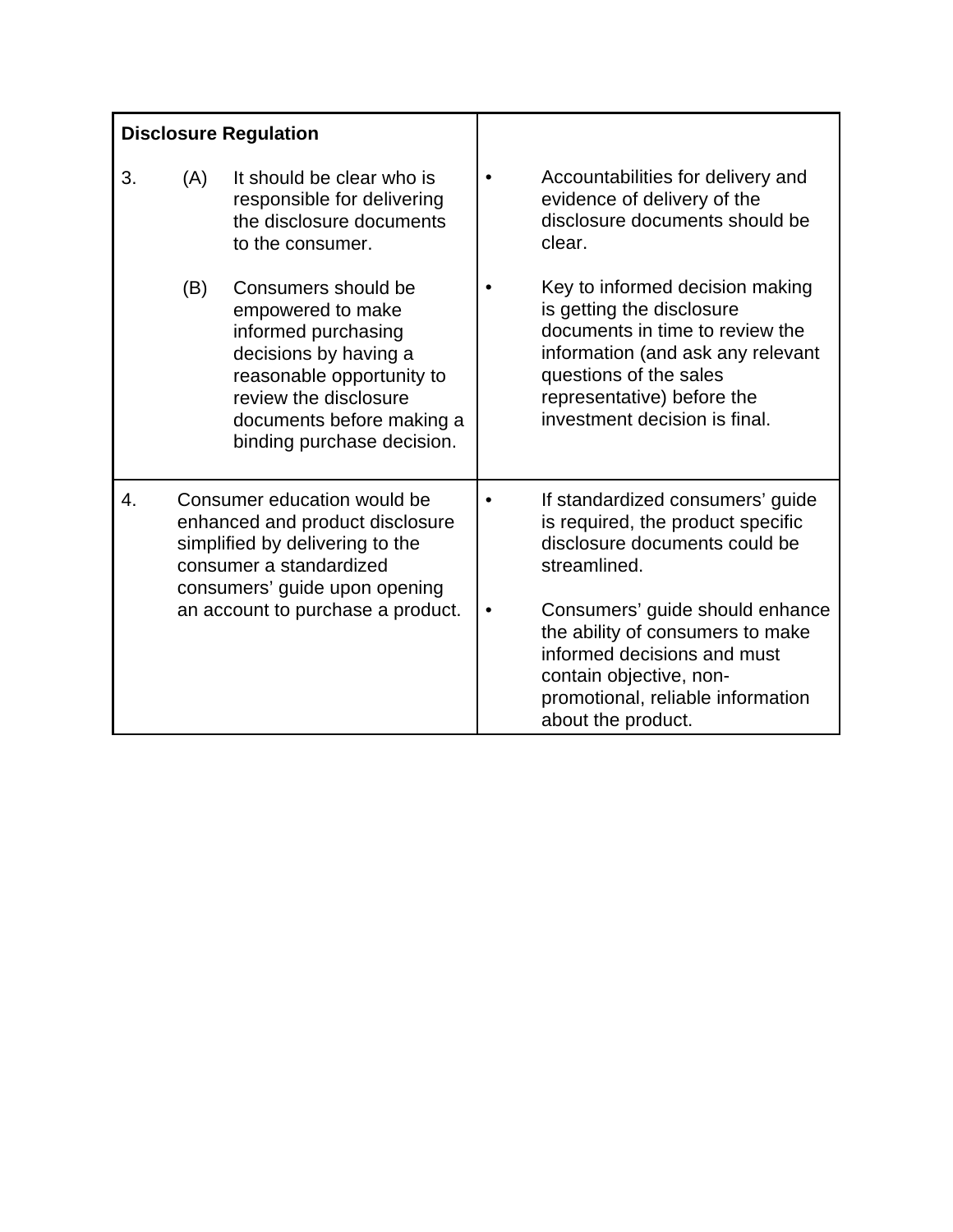| 5. | Consumers are entitled to regular<br>financial reports about the<br>products they own. These reports<br>should include annual audited<br>financial statements and semi-<br>annual unaudited statements,<br>together with a discussion from<br>the manufacturer about the past<br>period's performance and<br>operation of the product. | Financial reporting requirements<br>and practice, including reporting of<br>product performance and<br>expenses (MER) for both mutual<br>funds and segregated funds<br>should be substantially similar.<br>Product performance and<br>expenses (MER) should be<br>calculated following a<br>standardized methodology.<br>Neither regime requires an annual<br>report (as opposed to annual<br>audited financial statements) or a<br>discussion of product performance<br>for the past period. |
|----|----------------------------------------------------------------------------------------------------------------------------------------------------------------------------------------------------------------------------------------------------------------------------------------------------------------------------------------|-----------------------------------------------------------------------------------------------------------------------------------------------------------------------------------------------------------------------------------------------------------------------------------------------------------------------------------------------------------------------------------------------------------------------------------------------------------------------------------------------|
|    |                                                                                                                                                                                                                                                                                                                                        | CICA Research Report of 1997<br>expected to provide guidance.                                                                                                                                                                                                                                                                                                                                                                                                                                 |
|    | <b>Manufacturer Regulation</b>                                                                                                                                                                                                                                                                                                         |                                                                                                                                                                                                                                                                                                                                                                                                                                                                                               |
| 6. | There should be independent<br>participants in the governance of<br>product.                                                                                                                                                                                                                                                           | Key is to have effective<br>independent participants<br>responsible for oversight of the<br>management of the product and<br>for protecting the interests of<br>consumers.                                                                                                                                                                                                                                                                                                                    |
| 7. | An appropriate regulatory regime<br>should apply to the manufacturer<br>to ensure the interests of<br>consumers are protected and that<br>the manufacturer has sufficient<br>resources to properly manage the<br>product.                                                                                                              | <b>Regulatory requirements</b><br>applicable to manufacturers need<br>to reflect the nature of the product,<br>its regulation and the roles<br>undertaken by the manufacturer.<br>For example, a manager of a<br>mutual fund is not a guarantor and<br>the financial viability of a mutual<br>fund should be (and legally is)<br>independent of the financial status<br>of manager.                                                                                                           |

٦

Г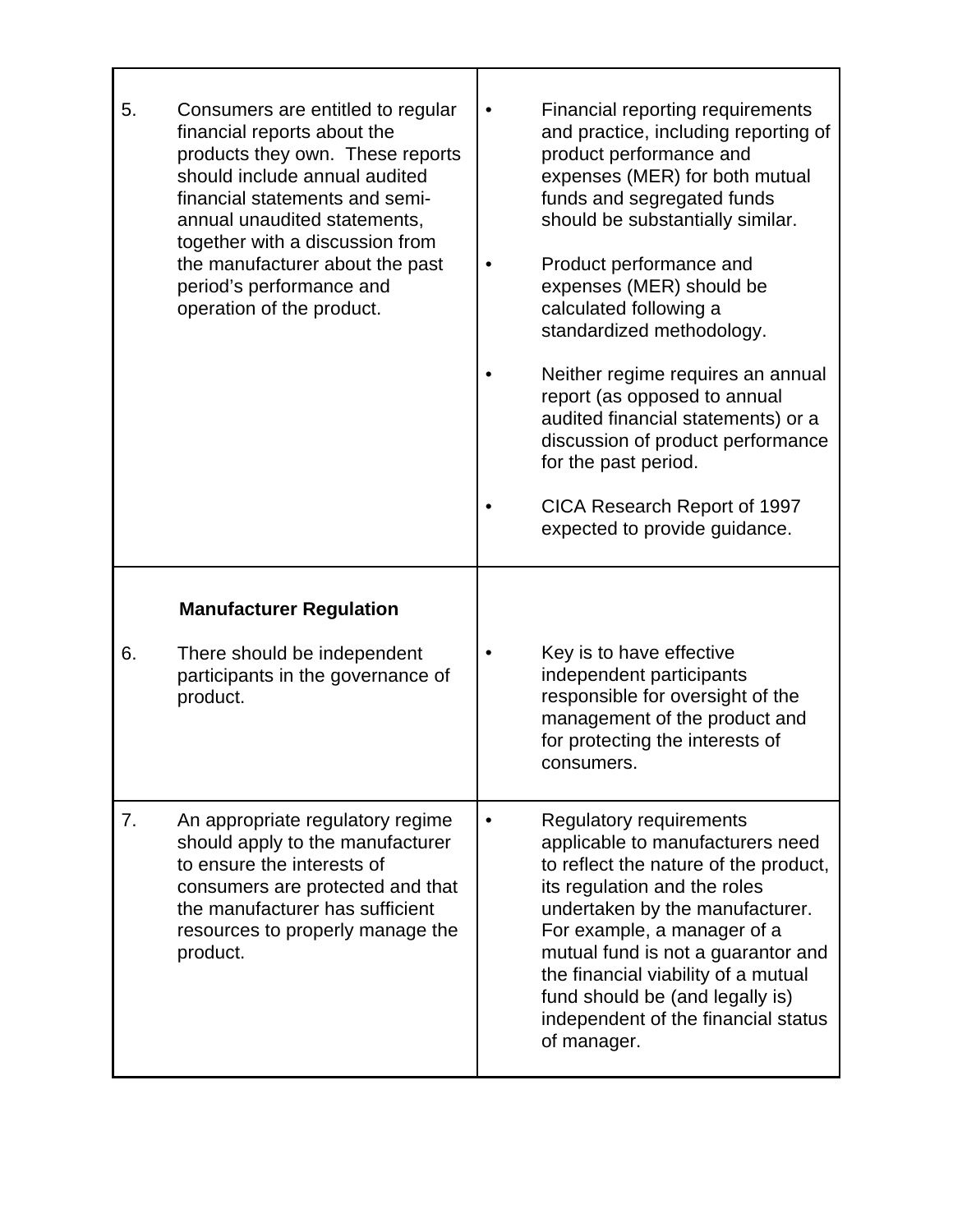| 8.  | Relevant standards should be<br>developed to protect consumers'<br>interests while invested in small or<br>start-up funds. Standards could<br>include disclosure, seed capital<br>requirements or other related<br>matters. | Alternatives include: setting a<br>minimum start-up investment by<br>the manager (which will not be of<br>much utility unless it is very<br>substantial); requiring small funds<br>to either wind-up or merge if they<br>continue of a small size for a<br>defined period of time; requiring<br>certain minimum capital to start to<br>purchase a portfolio (relevant<br>number would be minimum<br>purchase price for reasonably<br>diversified portfolio meeting the<br>investment objective of the fund);<br>manufacturer to lose money if<br>product doesn't get to critical size<br>or require manufacturer to fund<br>costs up to certain point after<br>which it only is repaid after that<br>size reached; require disclosure of<br>"break points." |
|-----|-----------------------------------------------------------------------------------------------------------------------------------------------------------------------------------------------------------------------------|-------------------------------------------------------------------------------------------------------------------------------------------------------------------------------------------------------------------------------------------------------------------------------------------------------------------------------------------------------------------------------------------------------------------------------------------------------------------------------------------------------------------------------------------------------------------------------------------------------------------------------------------------------------------------------------------------------------------------------------------------------------|
| 9.  | Appropriate mechanisms should<br>be in place to allow for speedy<br>resolution of consumer<br>complaints.                                                                                                                   | There are a number of possible<br>models for addressing consumer<br>complaints that do not involve the<br>regulator directly where the<br>complaint is not about a breach of<br>a legislative requirement.<br>Securities regulators are not in the<br>dispute resolution business and<br>do not want to be directly.<br>Securities regulators do support<br>the creation of third party dispute<br>resolution systems.                                                                                                                                                                                                                                                                                                                                      |
| 10. | People who manage assets for the<br>benefit of consumers should have<br>the appropriate level of<br>proficiency.                                                                                                            | Proficiency may be established<br>through various means.                                                                                                                                                                                                                                                                                                                                                                                                                                                                                                                                                                                                                                                                                                    |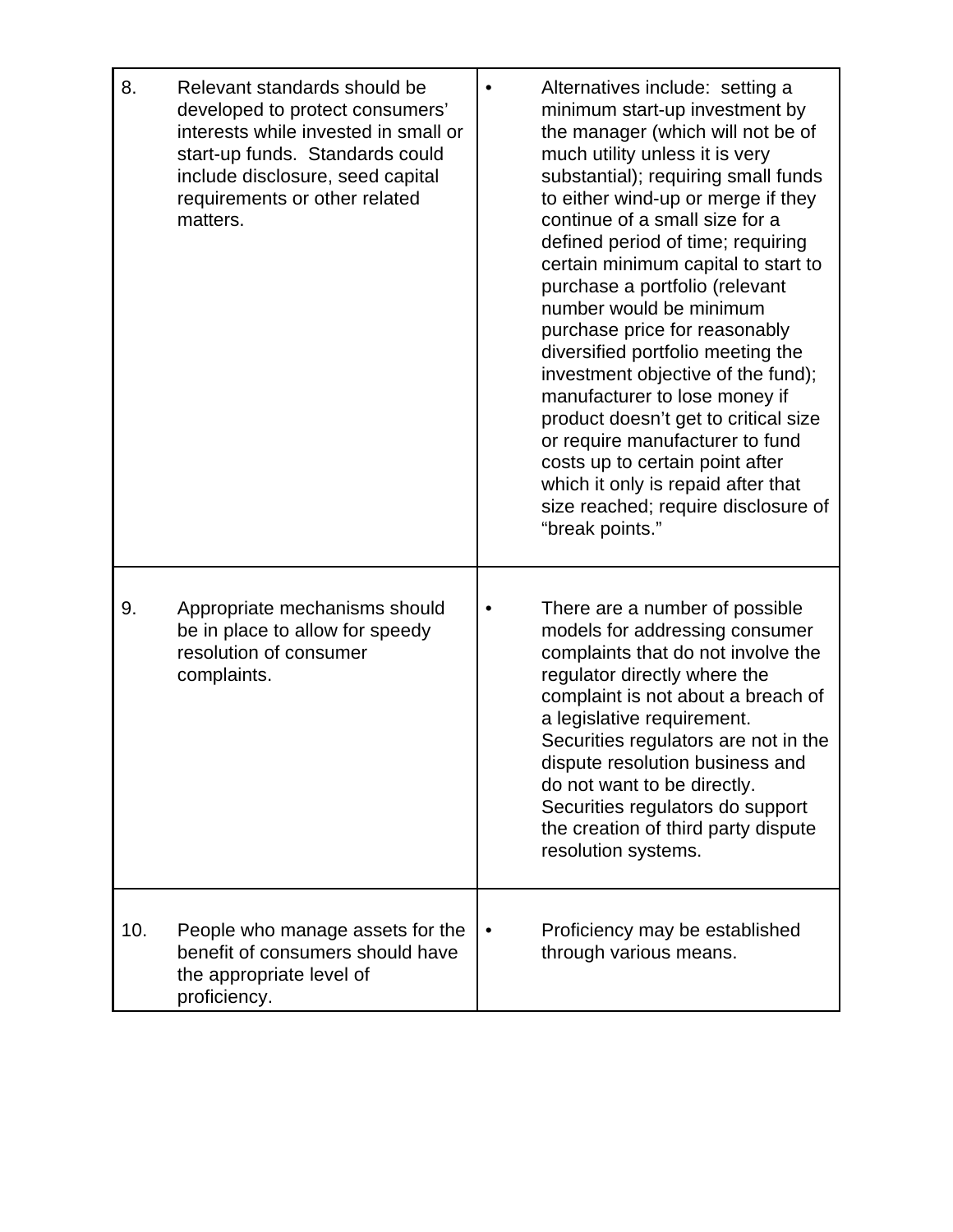| 11. | <b>Distribution Regulation</b><br>The respective duties and<br>responsibilities owed the<br>consumer by the manufacturer,<br>distributor and sales<br>representative should be clear.<br>The consumer should be made<br>aware of these responsibilities. |                                                                                                                                                   | Among other things, consumers<br>should understand whether<br>information supplied to them is the<br>representation of the<br>manufacturer, the distributor or the<br>sales representative. Consumers<br>should understand who is<br>accountable for information about<br>the product.                                                                         |
|-----|----------------------------------------------------------------------------------------------------------------------------------------------------------------------------------------------------------------------------------------------------------|---------------------------------------------------------------------------------------------------------------------------------------------------|----------------------------------------------------------------------------------------------------------------------------------------------------------------------------------------------------------------------------------------------------------------------------------------------------------------------------------------------------------------|
| 12. | (A)                                                                                                                                                                                                                                                      | All compensation paid, and<br>incentives given, in respect<br>of product sales should be<br>fully disclosed to the<br>consumer.                   | Consumers should understand<br>what incentives their<br>representative is receiving to<br>encourage the sales<br>representative to sell the product<br>or will receive (from all sources)<br>on the sale of the product.                                                                                                                                       |
|     | (B)                                                                                                                                                                                                                                                      | Opportunities for conflicts<br>between the self-interest of<br>sales representatives and<br>their duties to their clients<br>should be minimized. | Some conflicts cannot be policed<br>by disclosure or competitive<br>market forces and should simply<br>be prohibited, such as non-<br>educational trips, incentives<br>contingent on meeting specified<br>assets and sales thresholds,<br>excessive promotional events and<br>items, excessive payment of<br>marketing expenses and<br>reciprocal commissions. |

г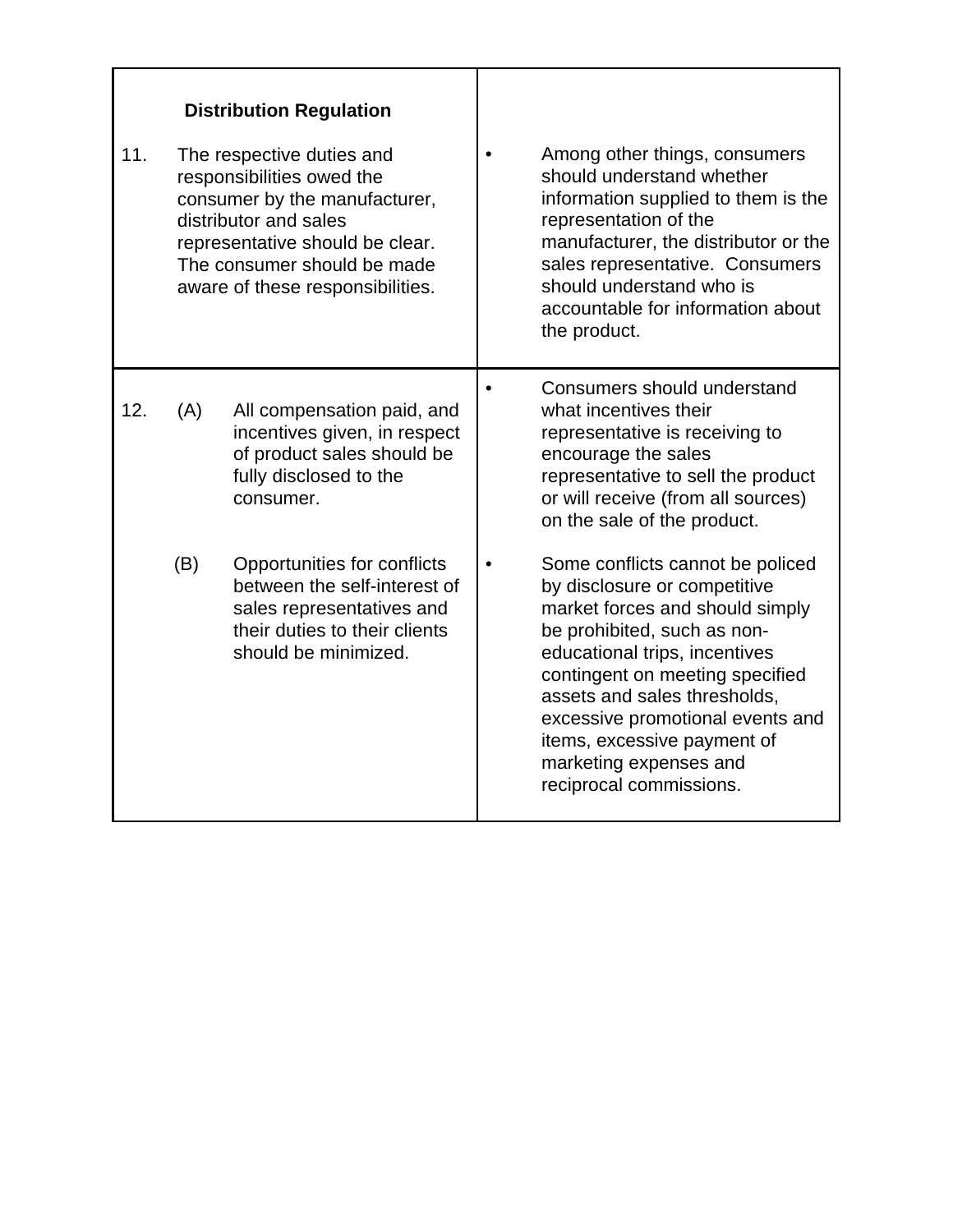| 13. | Proficiency standards including<br>continuing education, for sales<br>representatives, should be<br>reviewed periodically.   | Rapid change in the financial<br>services industry leads to the<br>need for continuing education so<br>that participants can remain<br>current; regular review of entry<br>standards will ensure appropriate<br>standards for those seeking to<br>enter the business. |
|-----|------------------------------------------------------------------------------------------------------------------------------|-----------------------------------------------------------------------------------------------------------------------------------------------------------------------------------------------------------------------------------------------------------------------|
| 14. | Products sold to retail consumers<br>should be suitable for that<br>particular consumer's<br>circumstances.                  | Consider suitability standards and<br>enforcement and compliance<br>mechanisms to monitor how<br>effectively these standards are<br>working.                                                                                                                          |
| 15. | The activities of sales<br>representatives should be<br>supervised effectively to ensure<br>compliance with applicable laws. | <b>Both the Financial Services</b><br>Commission of Ontario and the<br><b>Canadian Securities</b><br>Administrators have released<br>discussion papers that deal with,<br>among other things, effective<br>supervision.                                               |

Г